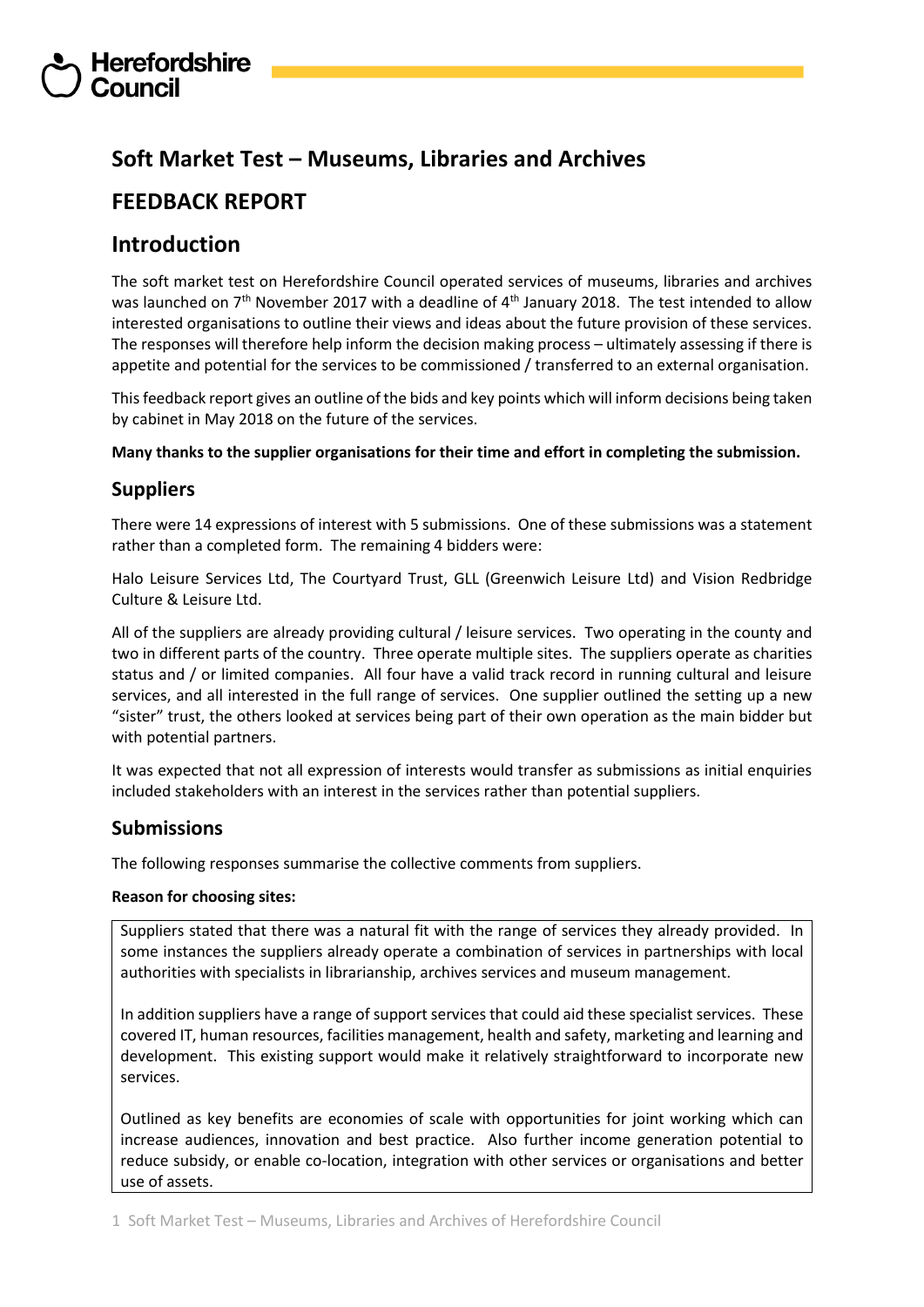Additionally for suppliers with charitable status there could be an opportunity to generate revenue including gift aid.

### **Services integrating into your business model:**

As suppliers already run these types of services working in partnership with Herefordshire Council would form a natural growth for their business. The county already delivers a comprehensive and professional service of libraries, archives and museums and suppliers would want to retain the expertise of existing staff. This would be integrated into regional or local delivery models.

The economy of scale integrated with current business model would mean:

- Service integration with multi-skilled staff and shared sites
- Negotiation of top discounts with a variety of suppliers
- **Benefits from best practice**
- Ability to call on specialists in all areas of our business
- Back office support

It was proposed that back office support services would be integrated in local, regional or head offices teams, including strategic management and development, stock support, finance, HR and marketing. An alternative model proposed was the establishment of subsidiary charity to create shared back office with current operations in the county.

### **Approach in operating the services in the future to maintain their level of service:**

All suppliers were keen to develop and grow the services. This included increased customer usage and satisfaction by responding to local need and driving aspiration - while reducing costs and sourcing a range of external funding opportunities, whether commercial or through grant funding.

Suppliers also expressed a desire to:

- Have an open and robust relationship which seeks to utilise the experience of everyone involved in order to develop a better service for the local communities at each service point.
- Support and participate in any public consultations and council initiatives, and suggestion to remotivate the staff with an outward looking focus.
- To keep all facilities open and even extend opening hours.

Other areas of development included:

- Use volunteer schemes to support the professional staff.
- **Diversification to include retail or food & beverage options.**
- Reduce subsidy balanced with increasing revenue opportunities.
- **Nulti-skilled staff.**
- Utilising modern technology and innovation to deliver services more efficiently.

### **How Services will be financed**:

Suppliers did state they did not anticipate being able to run the full range of library, museum and archive services on zero subsidy, though believed they could offer better value for money based on economies of scale, revised structures and areas such as from VAT exemptions on educational activities and relief from business rates. There was an indication that a zero subsidy would take time to achieve and potential investment up-front.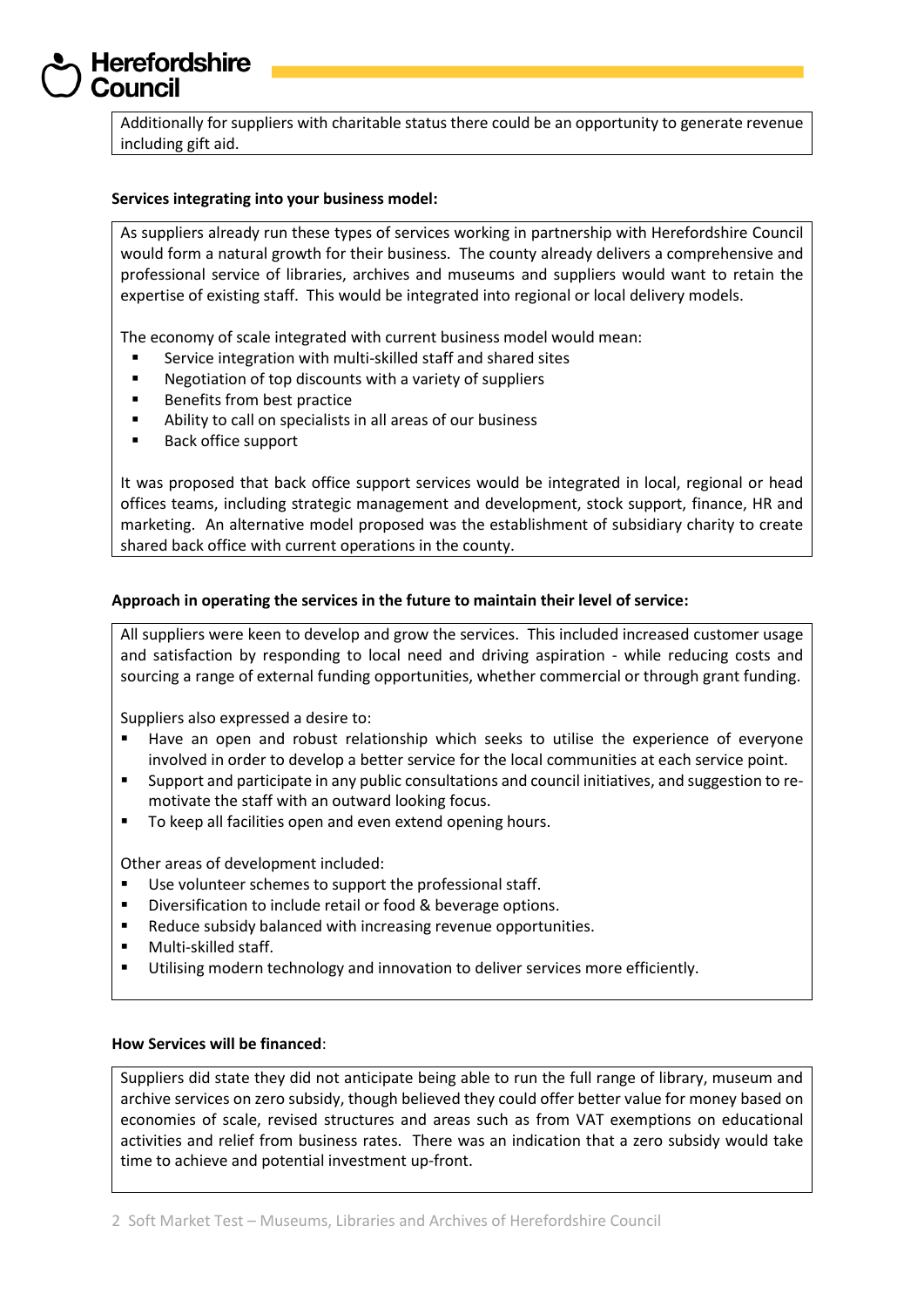There is an opportunity to generate new income streams along with maintaining traditional library income streams.

Methods of income and commercial opportunities vary by site, but could include:

- social functions, weddings, filming and other hires
- Retail, food and beverage operations
- Room hire focus on long term lets of unused space, hot-desking, meeting room
- Events packages including children's parties and catered business events
- **Exhibition space used by local artists and commercial organisations**
- Advertising range of advertising types
- Review fees and charges, and add-on services

Costs savings include:

- Share sites and staffing include integrated libraries and children's centres where co-location has provided better outcomes for residents through joint working, substantially reducing overheads to the authority by merging staffing teams and integrating services.
- Charity status would mean 80% mandatory NNDR (business rate) relief.

### **New model attract new audiences and create wider benefits:**

Suppliers all believe they can attract new audiences and could create wider benefit for the community including boosting tourism. A key element would be to establish strong partnerships with a range of organisations with links to economic and health /well-being, with sites as "destinations" and the opportunity for audience sharing across service areas.

Suggested ideas include:

- Raising awareness and marketing
- Schools and education programmes
- Introducing new activities covering social and education programmes
- A wide range of activities for children and adults
- Additional exhibitions
- **New volunteering opportunities**
- Closer partnerships with the independent museums
- **Improved public access IT**
- Satisfaction survey to improve services
- **Enhancement of sites.**

### **Future model protect the duties and obligations of the authority regarding museums, libraries and archives:**

The suppliers generally understood the duties the authority has in relation to delivery of museum, library and archive services. These are direct legislation or related legal requirements. All future delivery models would be compliant with these duties and the guidance issued by the DCMS following a number of judicial reviews and inquiries following changes to services.

Suppliers suggested that key priorities of the council and performance indicators to measure success would be part of any detailed tender process.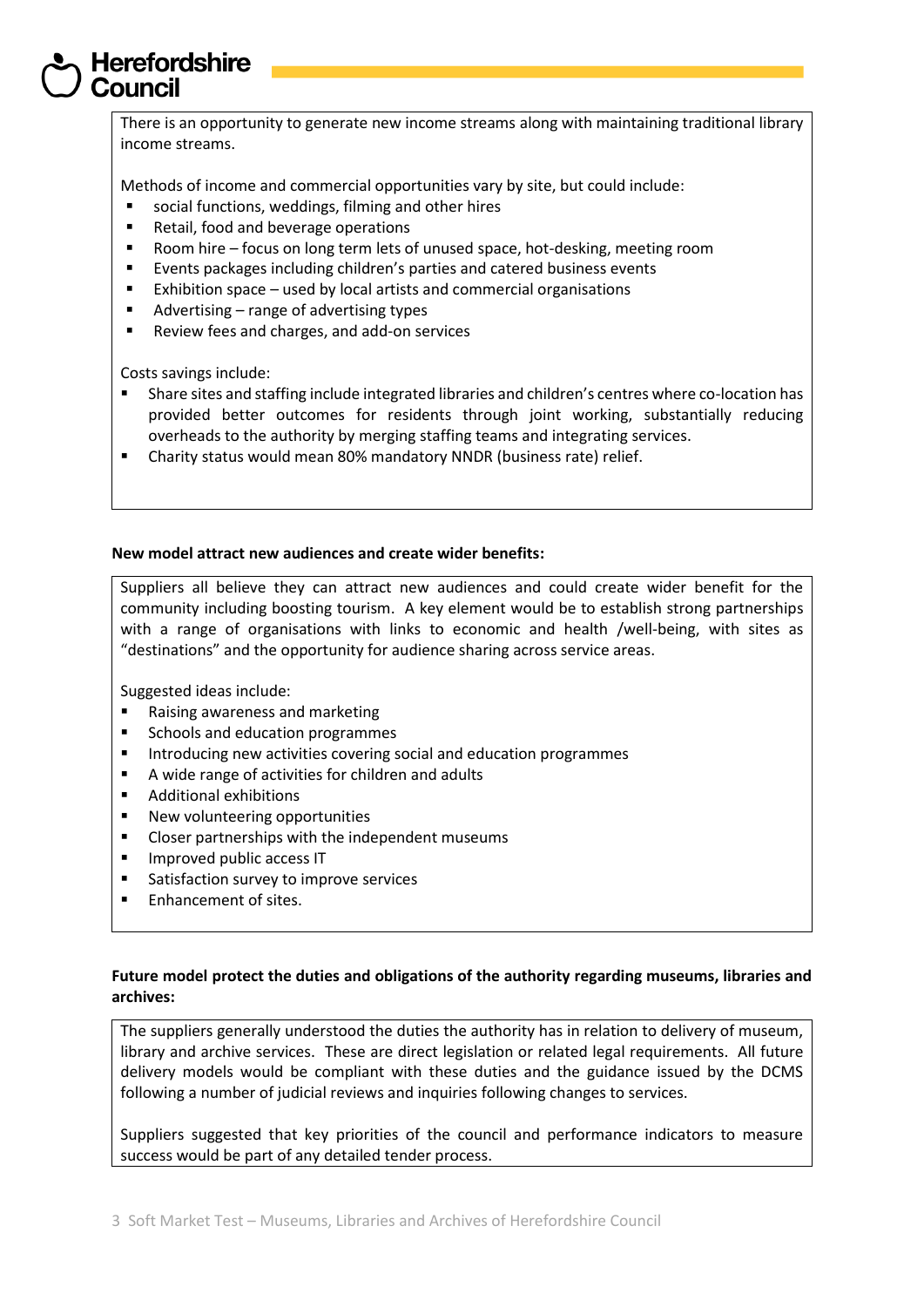### **Services meet the corporate plan objectives of the local authority:**

Suppliers were asked to outline how they would meet the corporate plan objectives for the council – below is a flavour of the responses from the 3 suppliers who gave detailed contributions to the question.

### **Enable residents to live safe, healthy and independent lives**

- Collaborative work with public health teams
- Health promotion activities, including mental health
- Health checks and advisory sessions
- **Signposting to health professionals and information**
- Activities, courses and classes, included targeted groups
- ICT access and support
- **•** Volunteering opportunities

### **Keep children and young people safe and give them a great start in life**

- Links to sporting and leisure activities
- **Sharing sites with children centres**
- **Promoting mental health and emotional resilience**
- **Inclusive, accessible, inspiring and attractive places to visit**
- **Schools library service and school visits**
- Regular sessions and activities for primary and secondary age
- Designated spaces for children and teenagers
- **Formal and informal learning resources**
- Bookstart programmes
- **EXECT** Summer Reading Challenge and other Reading Agency programmes
- Range of materials in different languages and formats
- **U** Volunteering opportunities for young people

### **Support the growth of our economy**

- **Local employer**
- **Promote job vacancies**
- Supporting employment skills by providing job seeking activities and careers information
- **Provision of IT and other learning opportunities to help with gaining employment**
- **Partnership working with employers and advice organisations**
- Make the Herefordshire package more appealing supporting the recruitment efforts of Herefordshire University
- **Providing and/or hiring space for business**
- Food and beverage concessions or other complementary retails
- Participating in funding bids relating to regeneration
- Advice and resources for businesses, start-ups and enterprise signposting
- **EXECUTE:** Support the marketing efforts of Visit Herefordshire
- **Spaces for study**
- **Business information and other online services**

### **Secure better services, quality of life and value for money**

- High performing, low cost service
- By working with vulnerable people help reduce or delay the need for formal social care which will have a positive impact on the local authority's budget
- **The efficiencies created by combining back office services**
- **Economies of scale**
- Using the latest technologies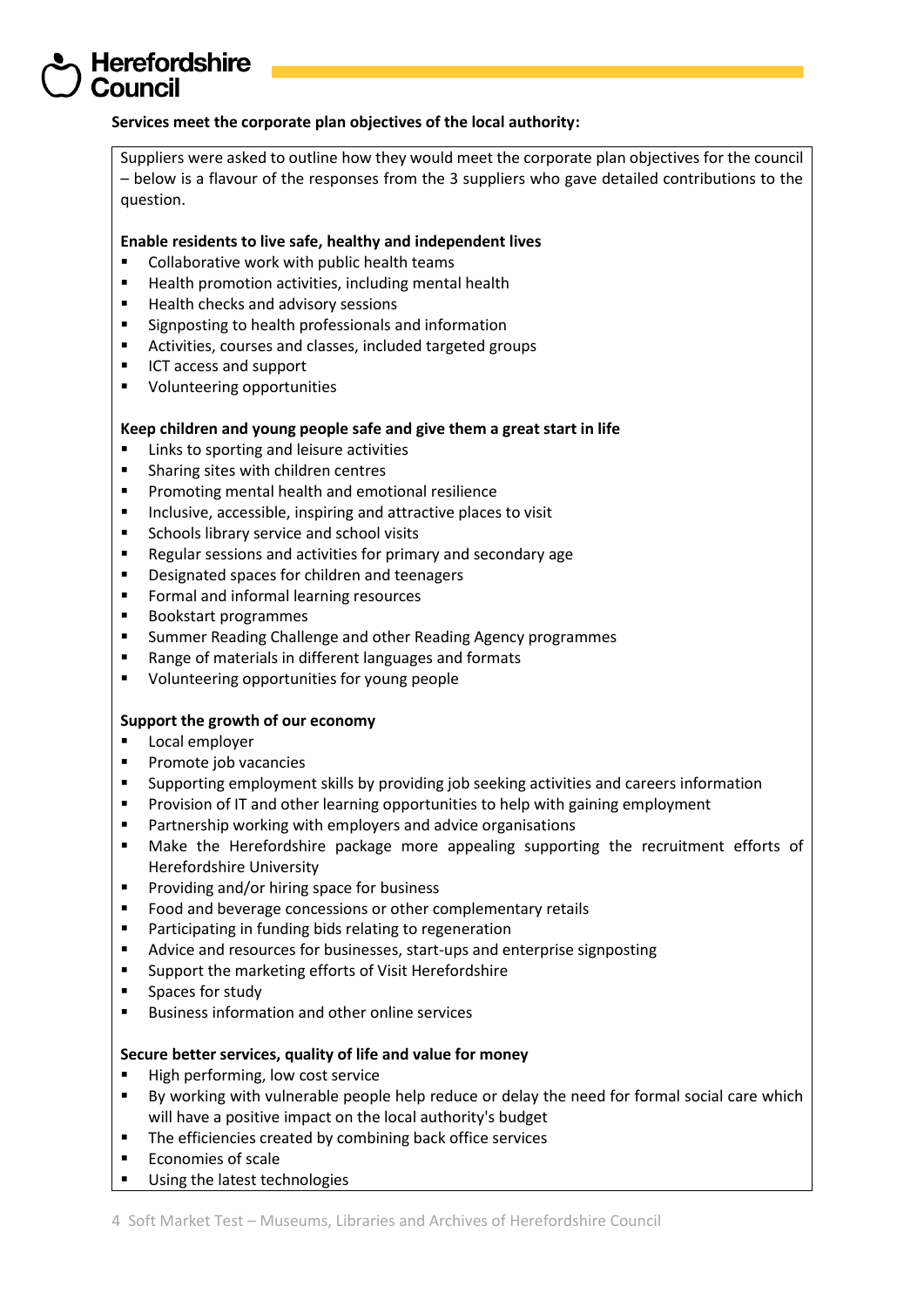- **Building strong partnerships and co-locating services**
- **Maximising the use of spaces**
- Providing specific spaces for community activities and individuals
- **•** Obtaining regular feedback to ensure services are meeting customers' needs
- **Sharing best practice**
- Offer support services to other local authority departments
- Supporting the local authority's focus on prevention and work with number of services to build strong and resilient communities including social prescribing
- Supporting the creation of the network of Health and Wellbeing hubs, shaped by and serving local communities.

### **Management of the collections assets**

The general view of suppliers was that the collections – principally the books, archives and museum objects – remain the property of the council with suppliers responsible for their management for the duration of any agreement. The council would need to have in place policies within which the supplier would work towards.

### **Management of the sites**

The suppliers suggested several different models for management of sites. Each of the scenarios has a range of pros and cons for both the council and supplier. This included full repairing lease, the council retaining the facility maintenance, or community asset transfer.

One supplier suggested a 10 year process with initial transfer of staff on commencement of the contract with diminishing financial contributions from the Council. After 5 years, consideration of asset transfer would begin with the intention that the service would be fully divested from the Council after 10 years.

This issue to be a key element of any procurement process.

## **Staffing arrangements**

The general practice was outlined that the suppliers would employ all staff on the TUPE list at the commencement of the contract. The costs for achieving the staff restructure are dependent on the council's plans for the service.

There could be an opportunity for sharing skills across services, including front of house and management requirements.

Pension arrangements would require careful consideration.

### **Vision for services for the next 10-15 years**

Suppliers recognised the importance of the services to communities, and that services were founded on principles of equality and improvement for all; enabling people to build a better life regardless of means or background. That still applies today however, in times of austerity and limited funding, services need to be more focused and creative in how they are delivered ensuring that they are relevant and respond to local need. For the service to remain attractive, safe and trusted places, particularly in the face of competition for people's leisure time. Suppliers also aim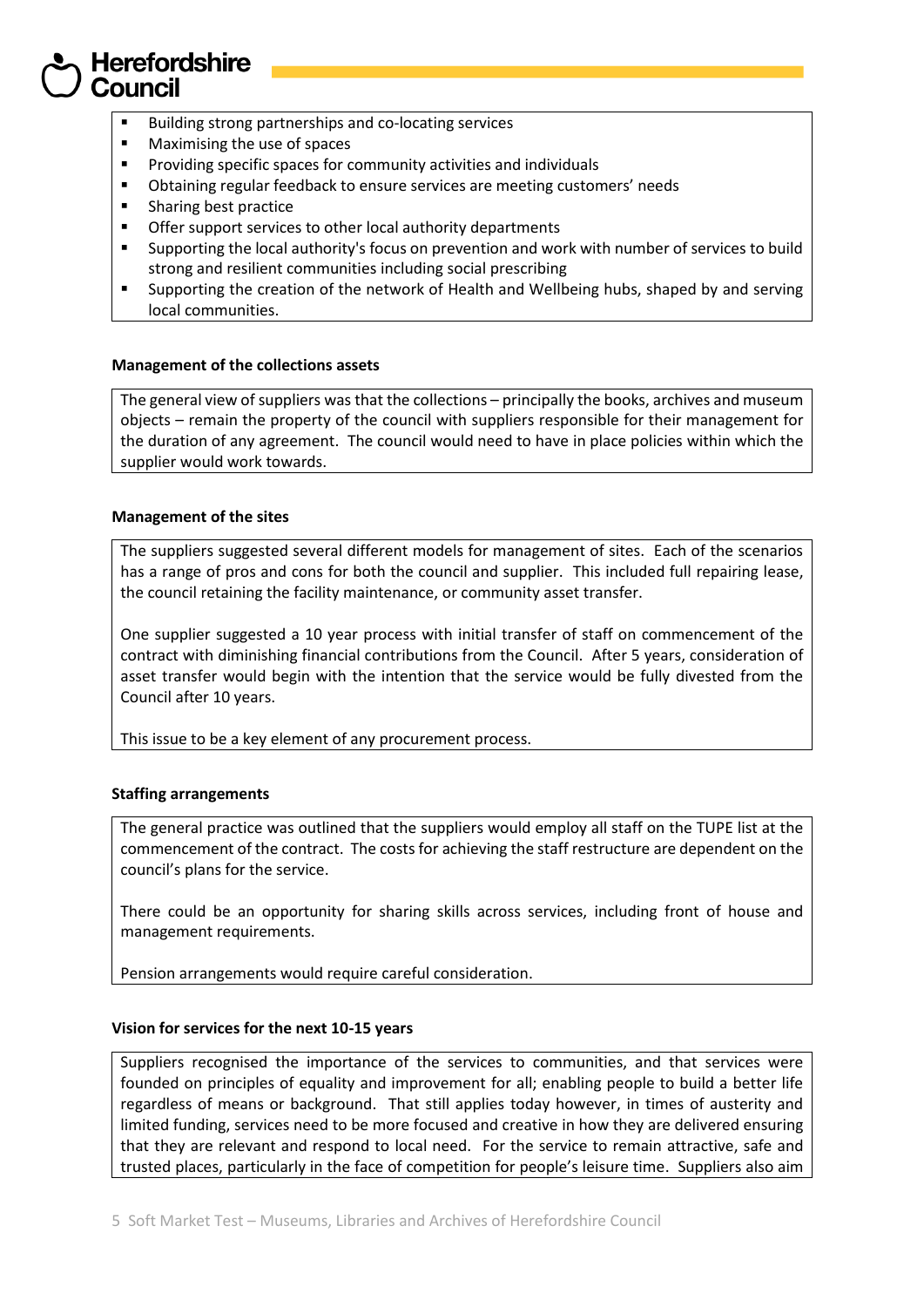to create stability after a period of change and transformation along with new audiences to the service areas.

Points included were:

- Libraries, museums and archives to be vibrant, animated places, with each visit providing a sense of discovery and enjoyment - to challenge thinking and stimulate creativity.
- Services to develop and grow with the community involved in shaping their future direction
- High levels of usage, engagement and user satisfaction.
- Embrace digital technology and give communities the opportunities to learn new skills and access technology that may otherwise be out of reach.
- Improve buildings, services and infrastructure to enable them to support a new generation of users, ensuring that library services and resources are relevant to the needs of the community.
- Joint approach to addressing key public health inequalities focus on wellbeing in a wider sense will open up new funding streams and commissioning opportunities.
- Positive links with Herefordshire University and indeed the entire education sector.
- The combined service to act as a catalyst for service users to come together to run more community services themselves and reduce the reliance on statutory services.
- **Provide opportunities for young people to enjoy, achieve and increase their participation in** reading and cultural activities.
- Be a gateway to information, knowledge and support that enables residents to gain confidence and make the most of their lives, including improved health and wellbeing and supporting the most vulnerable members of the community.
- Build capacity and partnerships to deliver an excellent, value for money service, exploiting commercial opportunities and maximising use of assets.
- **IMPROVE Buildings, services and infrastructure to enable a new generation of users, ensuring** that library services and resources are relevant to the needs of the community.
- Provide opportunities for young people to enjoy, achieve and increase their participation in reading and cultural activities.

## **Consider partnering with other organisations to deliver these services**

There was mixed response from suppliers for a formal partnership model.

- One supplier would not considering partnering.
- **TWO suppliers would consider partnering with other services.**
- One supplier would consider receiving offers of partnership although preference is to tender as a main partner.

## **Types of pricing models you have found work particularly well:**

Three suppliers responded to this question. Based on the following options:

- The pricing model should be index linked and take into account refreshment cycles of capital investments.
- Where possible, a flexible pricing model should allow the provider to determine the fees and charges to ensure maximum income can be reached.
- A profiled fee where investment is required from the provider, otherwise an average fee can be considered.
- Full open book accounting in relation to the services contracted, with a fixed core management fee the management of services, alongside variable pricing elements relating to the delivery specification.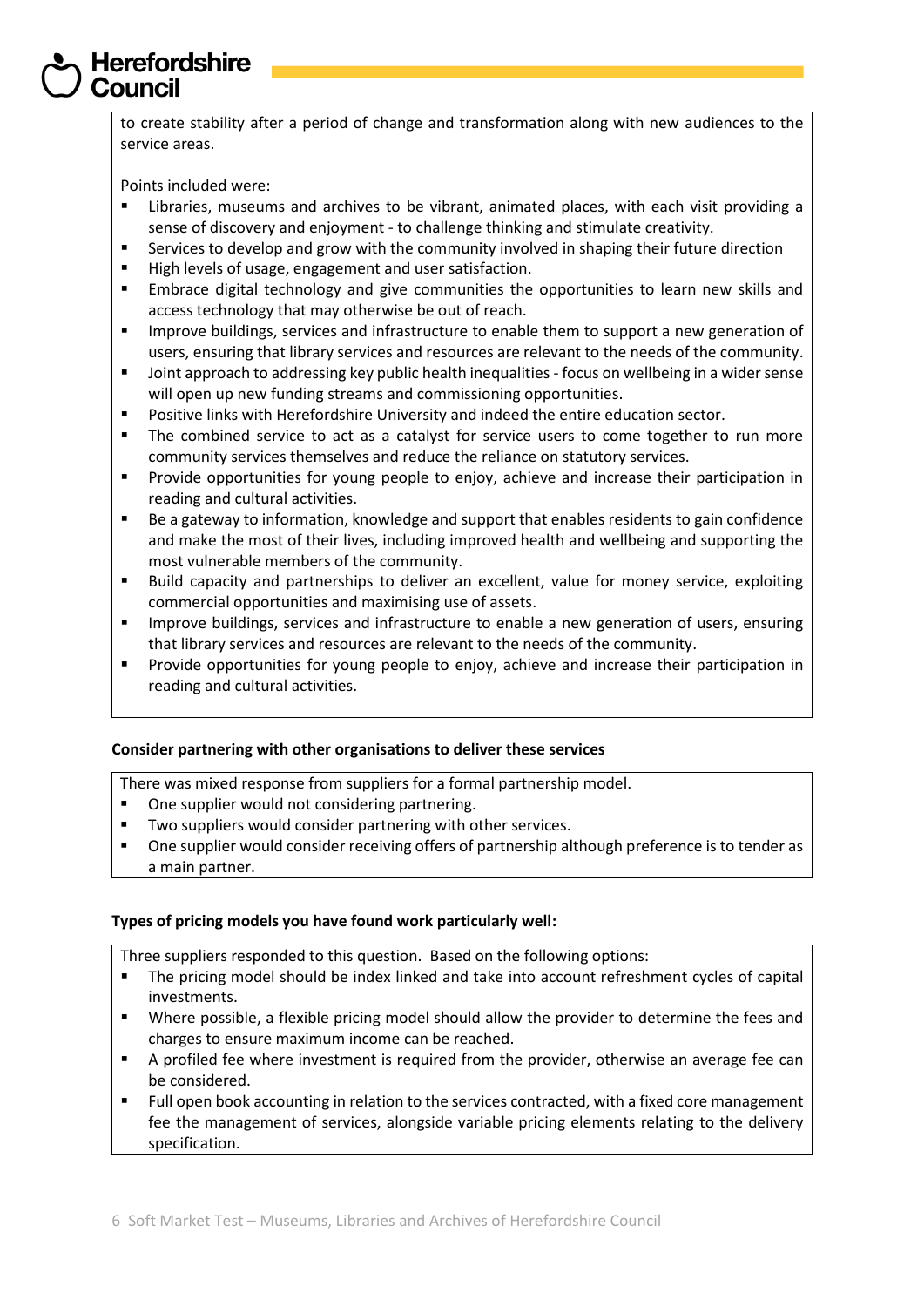- Gain share arrangements for joint investment ventures depending on risk/rewards levels for both parties and likely capital investment.
- **EXECT** Long term funding agreements are advantageous to securing the best value for the local authority in the long term.
- **Front loading the funding schedule in order to secure early investment will also be an advantage** to modernising the service for the future.

## **How long you would ideally require for implementation of each service area from the point of contract award:**

Once a procurement process has taken place suppliers have suggested between 3-6 months mobilisation depending on the scale and type of change. It was also outlined that a new charitable trust would take approximately 12 months to set up and transfer the appropriate staff from the Council to the charity.

Key considerations:

- Relevant asset transfers.
- **Legal agreements.**
- **TUPE consultation and pension arrangements.**
- **Legal agreements and leases.**
- Public and service user engagement.
- **Specialist inventory issues re: collections/artefacts.**
- Wider mobilisation.

### **Information you consider useful to be released to help you submit a full procurement:**

Supporting documentation should include:

- Full list of staff eligible for TUPE transfer, with grades, post title and actual costs.
- **Current staff structure.**
- Pension liabilities, including actuarial review.
- **Historic service budget information including income broken down by sources.**
- Full facilities management costs repairs and maintenance, planned preventative, insurance costs.
- **Building condition surveys.**
- Full inventory, including specialist collections.
- Service performance data.
- **Details of existing library, museum and archive activity programmes.**
- 3rd party contract/lease information, particularly those likely to novate.
- Management and additional service contracts e.g. alarms, security reviews.
- **Service level agreements for shared services.**
- **•** Details on any leases/condition surveys/Asbestos surveys.
- Vehicle/mobile details and agreements.
- Asset lists including ICT inventory age and condition.

### **Key considerations if we decided to proceed with a full procurement:**

Suppliers would welcome: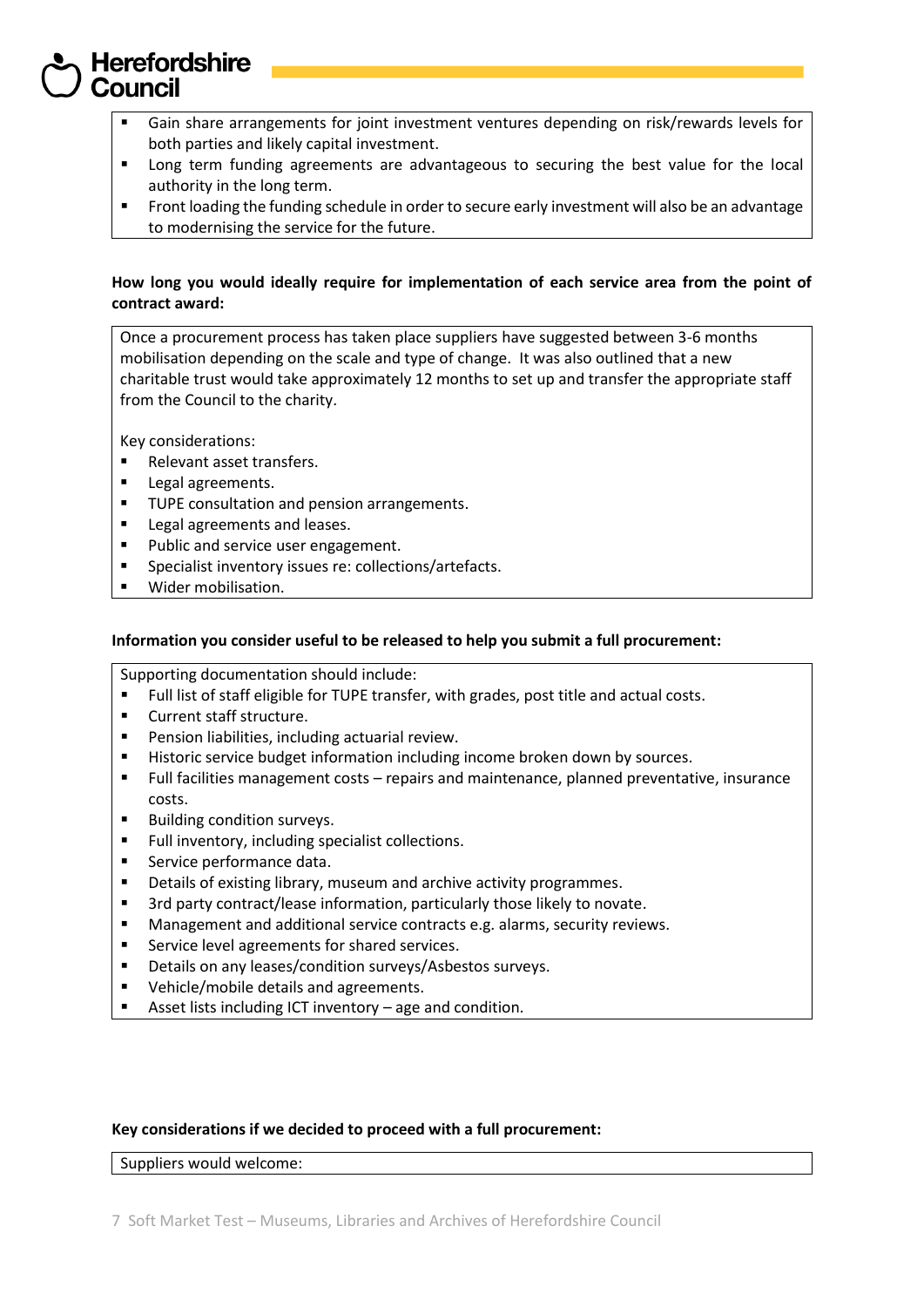- Full and frank discussion around how flexible the council can be about their aspiration to make the services self-financing.
- Clarity on the range of services to be tendered for and/or services that might be packaged together.
- Full specification for each part of the service they decide to outsource, with some room for negotiation prior to the final tender submission date.
- Terms, including length of contract, lease/property transfer arrangements, landlord/tenant responsibilities.
- Level of risk transfer to contractor around pension liabilities, redundancy costs, building repairs and maintenance, performance measures, utility liabilities, changes to NNDR.
- Precise details about length of contract for each service element.
- **If there is scope to include other services.**
- Assurance that the roof works at Hereford Library have been carried out along with any other essential building works.
- Any desirable change in operating/delivery model, i.e. locations, opening hours, service offer.
- Approach to capital investment.

Other points:

- Ensure that there is a balanced approach to risk sharing and that the local authority is clear on the balance of cost/quality to ensure that the most appropriate partner for the service is selected.
- For the council to look for a partner, and not just a contractor, to deliver the services.
- Ensure that the new partner fully understands the vision and expectations for the service.
- To understand how other partners are involved in the services; for example, special interest groups and give consideration as to how these groups are engaged.

## **Conclusion**

The level of feedback indicates that there is interest and potential to conduct a process to outsource services. The interest is in all services rather than individual elements.

The feedback indicates 3 options:

- A tender process, issuing a specification and the assessment of bids based on specific criteria.
- A dialogue process to create a partnership approach.
- Setting up of a new trust.

The feedback also suggests the transfer of the operation of services along with staff; with assets managed by the service supplier though ownership of the assets would be retained by the council. Over time the ownership of assets could transfer.

Each of the suppliers would want to develop and grow the service, and some mention the potential of other services being part of the transfer (it is unclear which services these would / could be). The suppliers would see maximising the assets to create an income as a real possibility, though reaching a zero subsidy might be a challenge.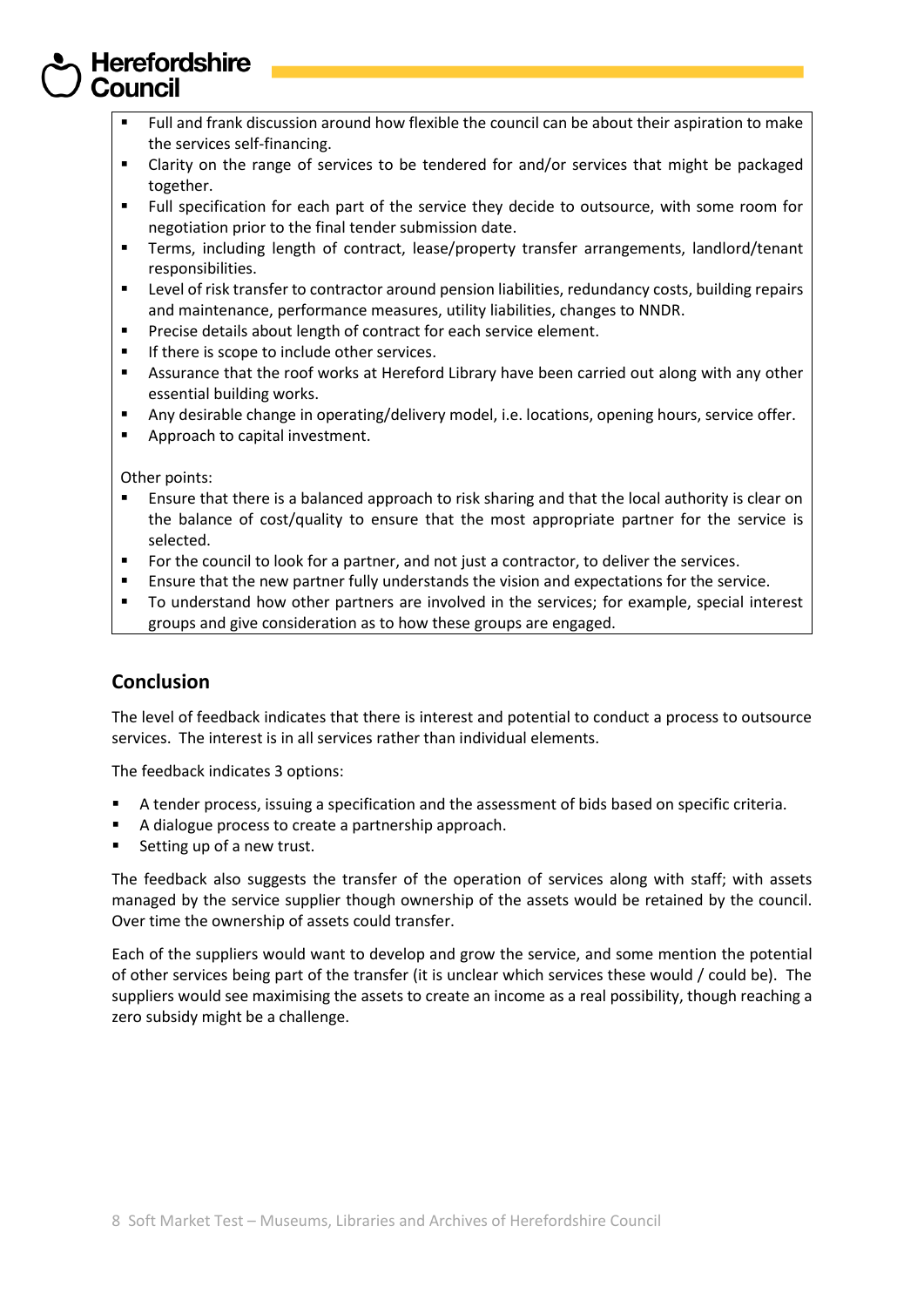## **Appendix 1 – Supplier Information**

## **Soft Market Test – Museums, Libraries and Archives**

## **Release date: 7 November 2017**

## **Feedback date: 4 January 2018, 10.30am**

## **1. Introduction**

Herefordshire

This soft market test is being undertaken to gauge market interest in running all or elements of the museum, library and archive services which is currently operated by Herefordshire Council.

The soft market exercise is intended to allow interested organisations with appropriate experience to outline their views and ideas about the future provision of these services. The council will consider the responses received as a result of this exercise to help inform the decision making process – ultimately assessing if there is appetite and potential for the services to be commissioned / transferred to an external organisation.

There are several reasons why Herefordshire Council is pursuing the outsourcing of its library, museum and archive services. Over the last 5 years the services have changed significantly. There has been investment in key sites such as a new library at the Masters House in Ledbury, purpose built archives centre at HARC in Hereford, major refurbishment of Hereford Library, and redisplay and branding of the Black and White House in Hereford. Further investment is planned is for the refurbishment of Leominster and Ross libraries. The council recognises the value of these servicesto the economic and community life of the county, though to meet the financial challenge faced by the public sector there has to be a scaling down of resources in these service areas and new models of delivery – particularly in libraries and museums.

The goal would be for these services to be self-financing and independent from Herefordshire Council investment as much as possible. Therefore, the soft market test aims to explore if an external organisation has the ability and experience to manage, develop and advance these services. We will be looking for proposals in reducing costs but also how the company's ethos and credibility meet future ambitions for the services.

The outcome of the soft market test will be considered by the council's full cabinet in May 2018, along with a number of other changes in services taking place this autumn. At that point it will be decided whether to proceed through to a full tender process.

The information provided is to give a flavour and outline of the services and if a procurement is pursued the services profiled in the document will be subject to change, including in-scope services, budgets and structures.

## **2. Overview of Herefordshire and Herefordshire Council**

Information on Herefordshire can be found at [link.](file:///C:/Users/nsilver/Desktop/www.factsandfigures.herefordshire.gov.uk) Here are key facts:

- Situated in the south-west of the West Midlands region bordering Wales, Herefordshire's principal urban locations are the city of Hereford, the market towns of Leominster, Ross-on-Wye, Ledbury, Bromyard and Kington.
- The resident population of the county is 188,099.
- The population is dispersed right across the county's 842 square miles. Just under a third live in Hereford city and just over a fifth in one of the five market towns, but over two-fifths live in areas classified as 'rural village and dispersed'.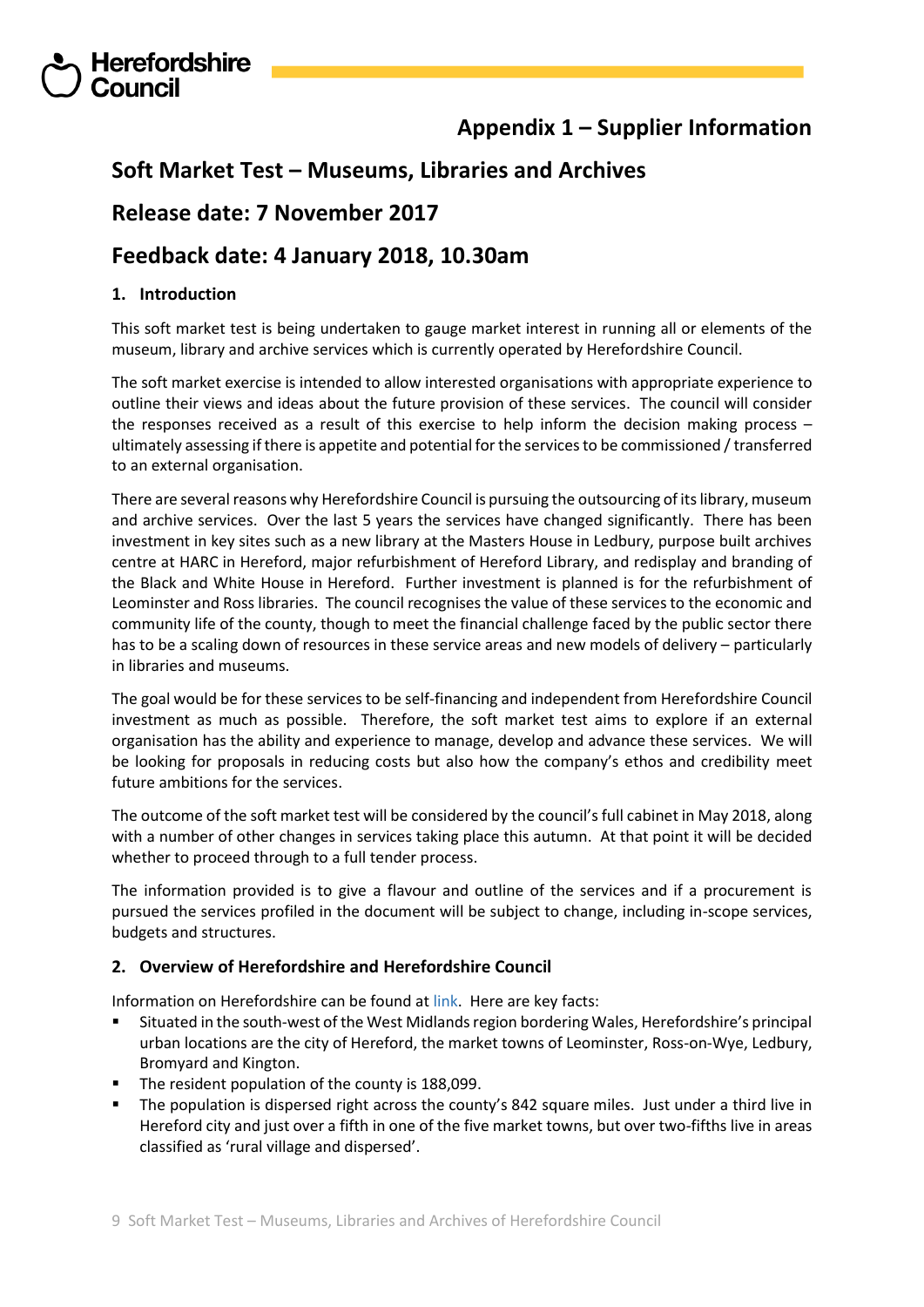Herefordshire covers a land area of 2,180 square kilometres (842 square miles) and is predominately rural county (95% of land area classified as such) with fourth least densely populated area in England.

Herefordshire Council was established in April 1998 and took over the responsibilities of South Herefordshire District Council, Hereford City Council and Hereford-Worcester County Council and some of Leominster District Council and Malvern Hills District Council. Herefordshire Council's priorities are set out in full in the [corporate plan](http://www.herefordshire.gov.uk/downloads/download/65/corporate_plan_and_corporate_delivery_plan) [\(link\)](https://www.herefordshire.gov.uk/info/200148/your_council/557/about_herefordshire_council/6) and are to:

- Enable residents to live safe, healthy and independent lives
- Keep children and young people safe and give them a great start in life
- Support the growth of our economy
- Secure better services, quality of life and value for money

The council spends £354 million providing services to residents and businesses in Herefordshire. Around £93 million is covered by council tax contributions the remaining £261 million is funded by business rates, Government grants and charging for some services.

Herefordshire Council's budget for 2017/18 maintains financial stability, delivers efficiencies and supports investment in priority services, while demonstrating value for money and maintaining service quality with reducing resources. Funding from central Government reduced by a third for 2016/17 (a loss of £9 million from the council's budget). The council have made significant savings of £59 million since 2010 while delivering successful projects to boost the local economy including The Old Market retail development, the new livestock market, faster broadband and the Hereford Enterprise Zone. From April 2017 to March 2020 a further £17.4m savings are planned for.

Herefordshire Council tax rose by 3.9% in 2017/18, this included a 2% precept to fund growing adult social care needs. For Herefordshire this is an added pressure, with a higher than average proportion of people in the county over the age of retirement.

## **3. Direction of Travel for Museums, Libraries and Archives**

Herefordshire Council's approach to cultural services has been to enable services to be increasingly community lead. This has been implemented over a number of years including passing to a trust the operation of the Courtyard Centre for the Arts after the authority built and established the centre in 1998 and the creation of the Halo Leisure Trust in 2002 to run the public sector leisure centres and swimming pools. In the last three years the council has worked in partnership with both organisations to deliver a self-financing model.

All of the libraries in the county have remained open despite funding reductions of more than 50% over three years. This has been achieved through innovative arrangements including community groups running smaller libraries with council support, sharing buildings with partner organisations such as the Department for Work and Pensions, the introduction of customer self-service, introduction of free wifi, upgrade of public access PCs and using capital investment to ensure efficient service operation. Alongside these changes, there has been a reduction in staff overheads that has impacted on capacity.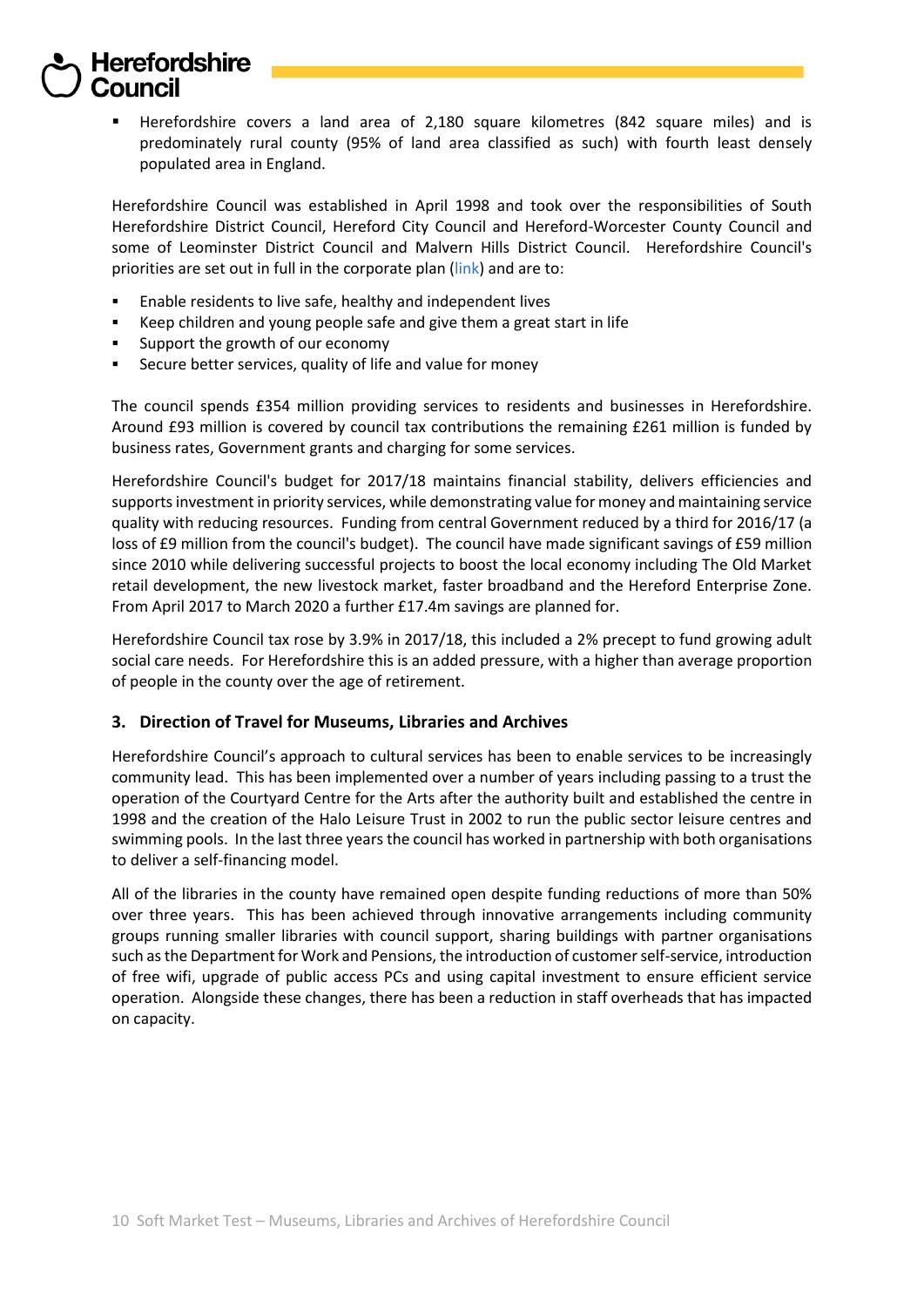## **4. Background to the Services**

Over the course of the last 3-4 years there has been numerous formal decisions regarding the museums, libraries and archives services reflecting the transformation that has taken place. These include:

| <b>Title</b>                                              | Date            |
|-----------------------------------------------------------|-----------------|
| <b>Hereford Libraries and Museums</b>                     | 3 December 2015 |
| <b>Museum and Archive Services</b>                        | 10 March 2016   |
| Hereford Library and museum response                      | 9 May 2016      |
| <b>Customer Services and Libraries</b>                    | 13 October 2016 |
| Response to the LGA Peer Review of Museums, Libraries and | 26 October 2017 |
| <b>Archives</b>                                           |                 |

These reports are all available on the Herefordshire Council website.

The services were also part of a peer challenge by the Local Government Association in May 2017. Subsequently, museums, libraries and archives have been brought together in one management structure as part of a service redesign that took place in October 2017. Also each service has an operational plan to outline the profile and objectives of the services (Appendix 1).

### **4.1 The library services**

Along with all upper tier authorities Herefordshire Council has a statutory responsibility to provide a library service as part of Section 7 of the Public Libraries and Museums Act 1964 which states 'it shall be the duty of every library authority to provide a comprehensive and efficient library service for all persons desiring to make use thereof.' Despite being a statutory service each local authority operate their library service in different ways as there is no definition of minimum requirement. Many local authorities have changed the way they operate libraries due to budget pressure and changing service demands.

The services are composed of 5 key elements:

**Core libraries** - Direct operation of libraries at Hereford (c. 200k visits per year); Ross on Wye, Leominster and Ledbury (each c.100k visits per year) and branch library Kington library (c21k visits per year). All except Leominster, the sites are owned by the council – Ledbury is a dual use site and Hereford has a covenant with the requirement to provide a "free library".

**Contracted libraries** – there is one contract to Halo Leisure Trust to run Bromyard Library at their site in Bromyard (c.12k visits per year).

**Supported community libraries** – these operate in Weobley, Leintwardine, Peterchurch, Colwall and Belmont. Whilst generally volunteers run them, the council provides support in managing the book stock, internet provision, training, and in the case of Belmont provide staff and in Colwall the council are paid to provide an element of staffing.

**Delivered and Schools Library Services** – this is a direct delivery service to people who are housebound (c.160 residents), it also includes the contract to operate the courier service for Herefordshire (not included in the soft market test) and the school's library service which is paid for by the school with service level agreements (c.50 schools).

**County Library Services** – this central team operates the book stock, reading clubs, campaigns, social media, new development and projects (including capital schemes). As above the team also support the community libraries as well as core and contracted libraries.

Facts and figures on the library service: [link](https://myaccount.herefordshire.gov.uk/media/5043398/herefordshire-libraries-and-market-town-overview-facts-and-figures-201.pdf)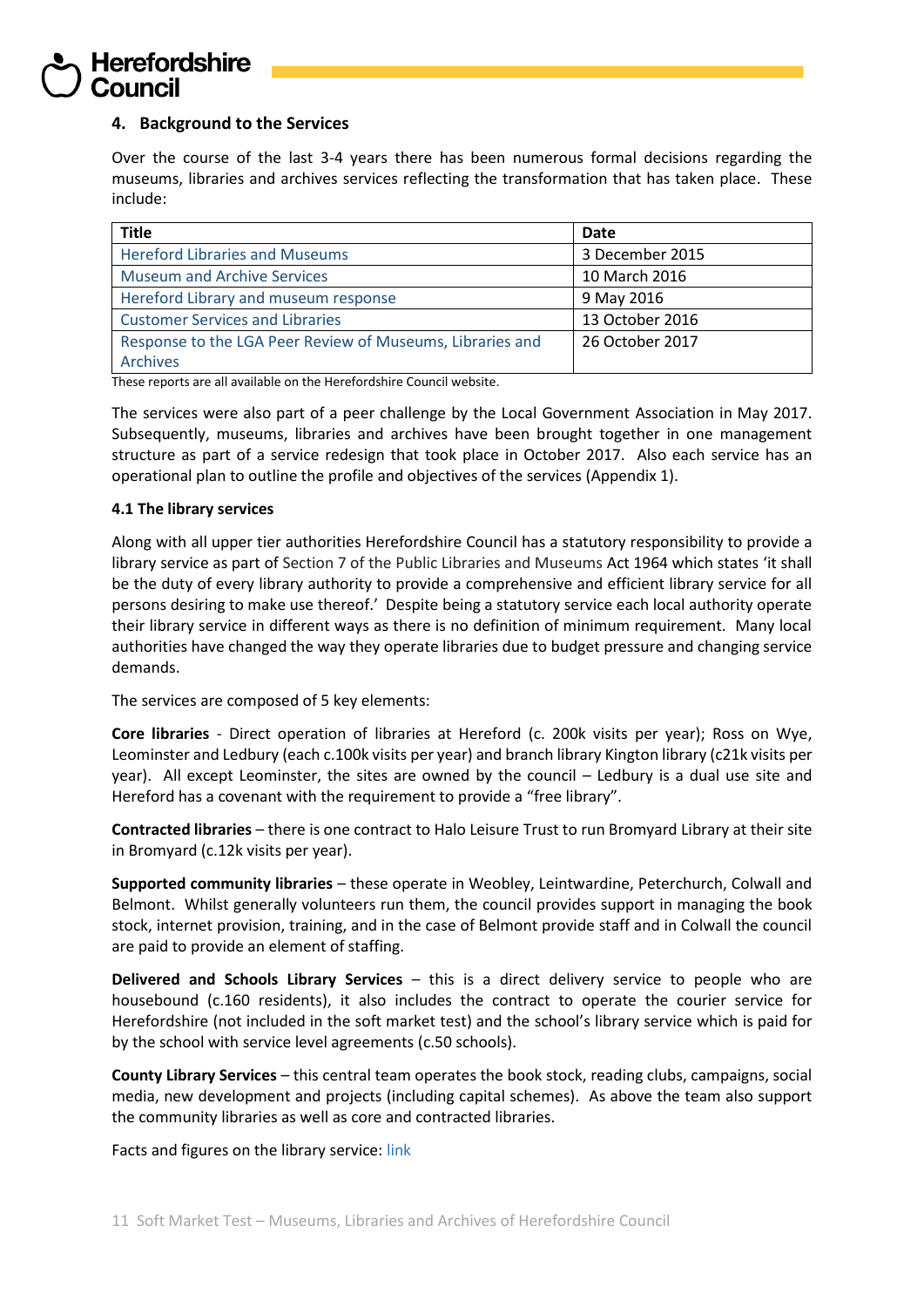## **4.2 The Archive Service**

The Archive Service holds in the region of 7,800 collections dating back to the twelfth century. The service is based at HARC (Herefordshire Archive and Records Centre) created as a dedicated building in 2015 for archives and records (owned by the council). The archives team run the site and centre though shared with other services. There are in the region of 3k visits per year to the search room and another 6k for workshops, exhibitions and the learning room. Earned income is via copies that the searchers make, workshops, events, use of the learning room and conservation commissions.

The archive service provides the following services:

**Enquiries**: people will visit HARC to view records and able to write in with requests which are chargeable. There will be increased on-line presence going forward.

**Store and Conservation:** The service has an important role in conservation of the archives and records, repairing damage created in the past and preventing any further deterioration.

**Education and outreach:** The service also runs events to raise awareness of the archives using them as an effective source of education and learning. Increasingly the archives are being made available on-line to support people's access if unable to travel to HARC.

**Council records:** the archive service is used by other parts of Herefordshire Council for storage and enquiries - specifically land registration, planning, coroners, rights of way, and property services; as well as requests for freedom of information.

The archives service contributes to the council statutory responsibilities under legislation relating to the Local Government Acts, the Freedom of Information Act, and the Data Protection Act. Also HARC is an appointed Place of Deposit for Public Records designated by the National Archives.

More information[: link](https://www.herefordshire.gov.uk/info/200164/archives)

### **4.3 The Museum Service**

The museum service is accredited through the Arts Council. There are over 180,000 historic objects in the care of the museum service of Herefordshire Council, predominately owned by the council with a small number of items on loan. The collections comprise of a wide variety of subjects some of national significance, displayed at key sites in Hereford.

The museum service operates three core functions:

**Care and store of the collections**: the service has the role and responsibility of looking after the museum collections – this includes documentation, conservation, care and storage. The Museum, Resource and Learning Centre is a dedicated store for the collection as one of the best museum stores in the region if not country. The centre also has a learning room used for events and hire.

**Public sites**: the collections are displayed at two sites in Hereford – the Hereford Museum and Art Gallery at Broad Street as a shared site with Hereford Library; and the Black and White House Museum in Hereford with a chargeable entrance fee introduced in 2017.

**Education and outreach**: this service is available at a charge to the schools and other establishments based on full cost recovery. Activities and promotions will also take place, with an emphasis on audience development for the Black and White House.

More information[: link](https://www.herefordshire.gov.uk/info/200172/museums/667/museum_services)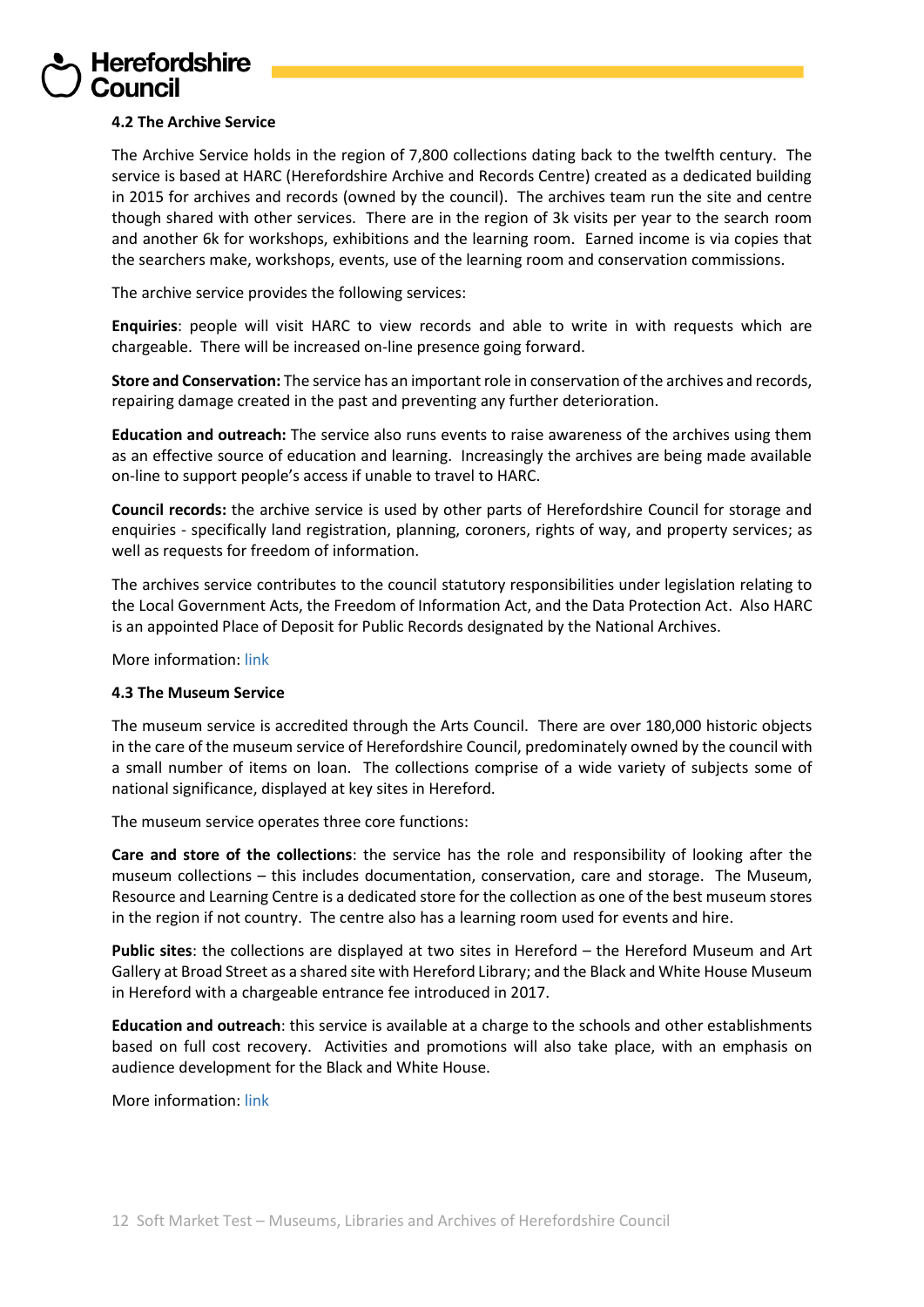## **5. Budgets and Staffing**

A summary budget is below and full breakdown of the revenue expenditure are based on 2017/18 budgets (appendix 2). This is to give an idea of the breakdown of expenditure across the services. Detailed budgets will be provided for any future procurement of in-scope services. The following points need to be considered when reviewing the budgets:

- Planned savings for 2018/19 outlined in cabinet reports and management savings are not included in appendix 2.
- Not all elements of the service will be part of future procurements, e.g. contract for Hereford City courier service and proportion of county courier service (contained within Delivered Service budget).
- Customer Services budgets included as pay for the front of housing staffing at the market towns libraries.
- Bracketed costs are income.

| Revenue costs                                 | <b>Full Year Budget £</b> |
|-----------------------------------------------|---------------------------|
| Heritage Management                           | 136,536                   |
| <b>Project Commissioning</b>                  | 32,921                    |
| Front of House                                | 32,813                    |
| <b>Museums total</b>                          | 202,270                   |
| <b>Customer Services South</b>                | 222,890                   |
| <b>Customer Services North</b>                | 195,160                   |
| <b>Bromyard Library</b>                       | 16,645                    |
| Kington Library                               | 13,219                    |
| Ledbury Library                               | (10, 669)                 |
| Leintwardine Library                          | (80)                      |
| Leominster Library                            | (16, 733)                 |
| Ross On Wye Library                           | (14, 155)                 |
| Colwall Humphrey Walwyn Library               | (13, 291)                 |
| <b>Weobley Library</b>                        | (152)                     |
| <b>Customer Service (market towns) Total</b>  | 392,834                   |
| <b>Hereford Library</b>                       | 138,855                   |
| <b>Hereford Belmont Library</b>               | (1,682)                   |
| Peterchurch Library                           | (88)                      |
| Library Management                            | 165,628                   |
| <b>Delivered Services</b>                     | 120,516                   |
| It Development                                | 10,800                    |
| Library IT Systems                            | 79,500                    |
| <b>Stock And Reader Services</b>              | 407,617                   |
| <b>Schools Library Service</b>                | (29, 690)                 |
| Herefordshire History Digital Library Project | 12,000                    |
| <b>Library Service Total</b>                  | 903,456                   |
| <b>Archive Services</b>                       | 325,554                   |
| <b>Archives Total</b>                         | 325,554                   |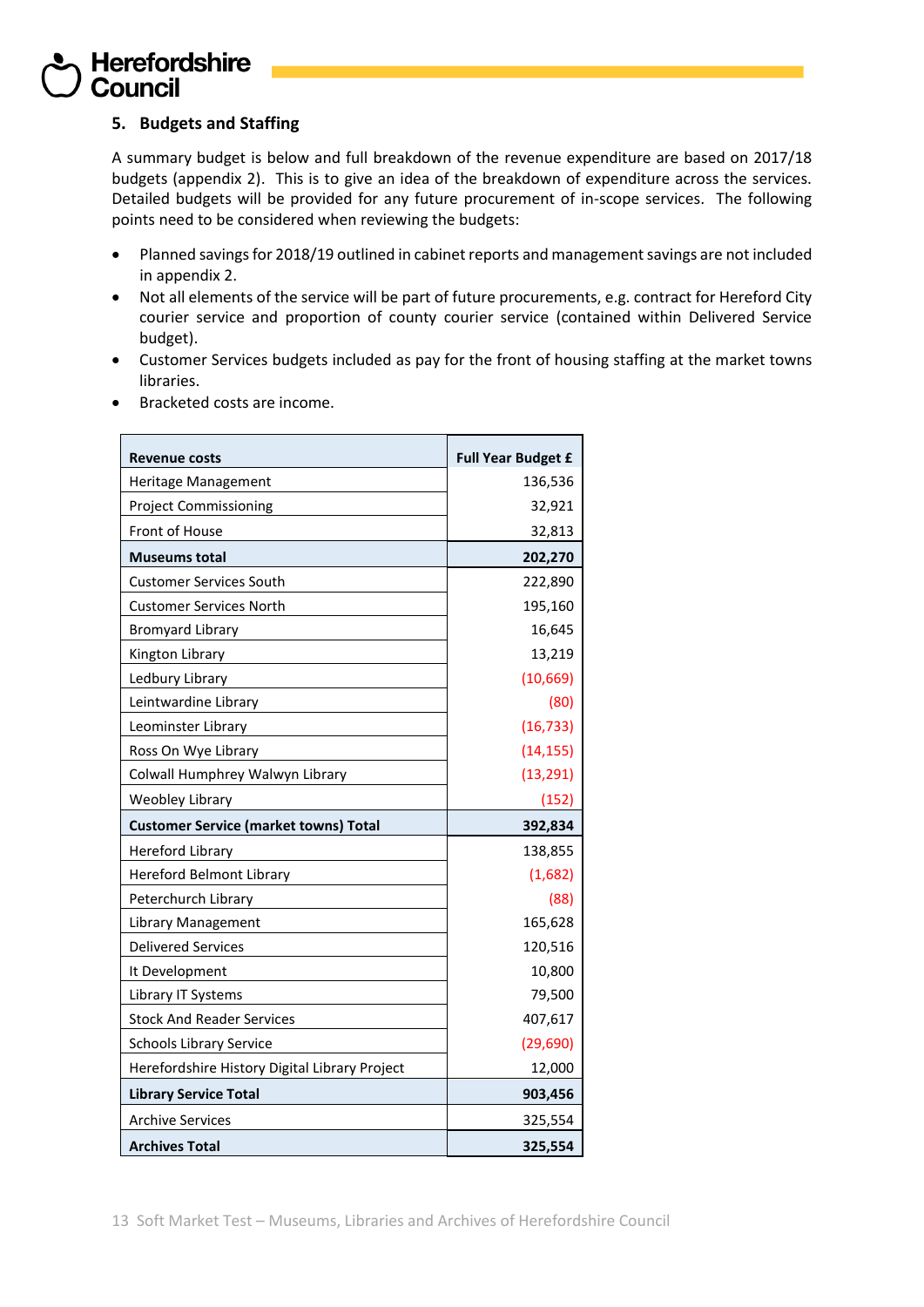| <b>Property costs</b>                  | Rent | Rates   | <b>Utilities</b> | <b>Cleaning</b> | <b>Income</b> | <b>Total</b> |
|----------------------------------------|------|---------|------------------|-----------------|---------------|--------------|
| Hereford Library and Museum            |      | 31,000  | 5,003            | 25,519          |               | 61,522       |
| Ross Library                           |      | 10,936  | 7,912            | 11,690          | (24, 125)     | 6,413        |
| Leominster Library                     | 200  | 20,972  | 7,136            | 11,149          |               | 39,457       |
| Kington Library                        |      | 2,477   | 3,808            | 9,191           |               | 15,476       |
| Ledbury Library                        |      | 8,349   |                  |                 |               | 8,349        |
| <b>HARC</b>                            |      | 175,193 | 17,859           | 14,478          |               | 207,530      |
| <b>Black and White House</b>           |      | 7,068   | 950              | 2,487           |               | 10,505       |
| Museum Resource and<br>Learning Centre |      | 36,948  | 8,420            | 13,862          |               | 59,230       |
| totals                                 | 200  | 292.943 | 51,088           | 88,376          | (24, 125)     | 408,482      |

The staffing structure is included in appendix 1 based as of November 2017 (following a service redesign in October 2017). These are provided to give an idea of the workforce supporting these services. Not all posts would be in scope and further change in structures is likely in 2018/19 financial year.

## **6. Expectations, Process and Time Scale**

We would expect interested companies responding to this soft market test to:

- Have a track record in managing functions in the service areas
- A track record in sustaining service on a reduced subsidy
- Considered proposals in future operation of the services so they are ambitious balanced with realistic

The process will involve relevant companies and organisations registered on the council's procurement portal to review the documentation and response to questions below. The deadline for responses is the 4th January 2018, 10.30am (late bids not accepted). The council will then review the submission and may have clarification for you between  $15<sup>th</sup>$  January and  $26<sup>th</sup>$  January 2018. Feedback will be in February / March 2018. These dates are indicative depending on the volume of returns. The summary information of bids will be contained within a cabinet report planned for May 2018.

Indicative timescale is:

7<sup>th</sup> November 2017 - release soft market test

4 th January 2018, 10.30 am - responses received

 $15<sup>th</sup>$  to 26<sup>th</sup> January 2018 – clarifications to bidders (if required)

February / March 2018 – feedback responses

## **7. Disclaimer**

The information contained in this document is preliminary in nature and may be subject to further amendment and revision. Although every care has been taken in preparing this document and data provided by the Council to interested parties will be given in good faith but interested parties will have to make their own investigations and interpretation. No liability will be accepted by the Council for the accuracy or completeness of that data.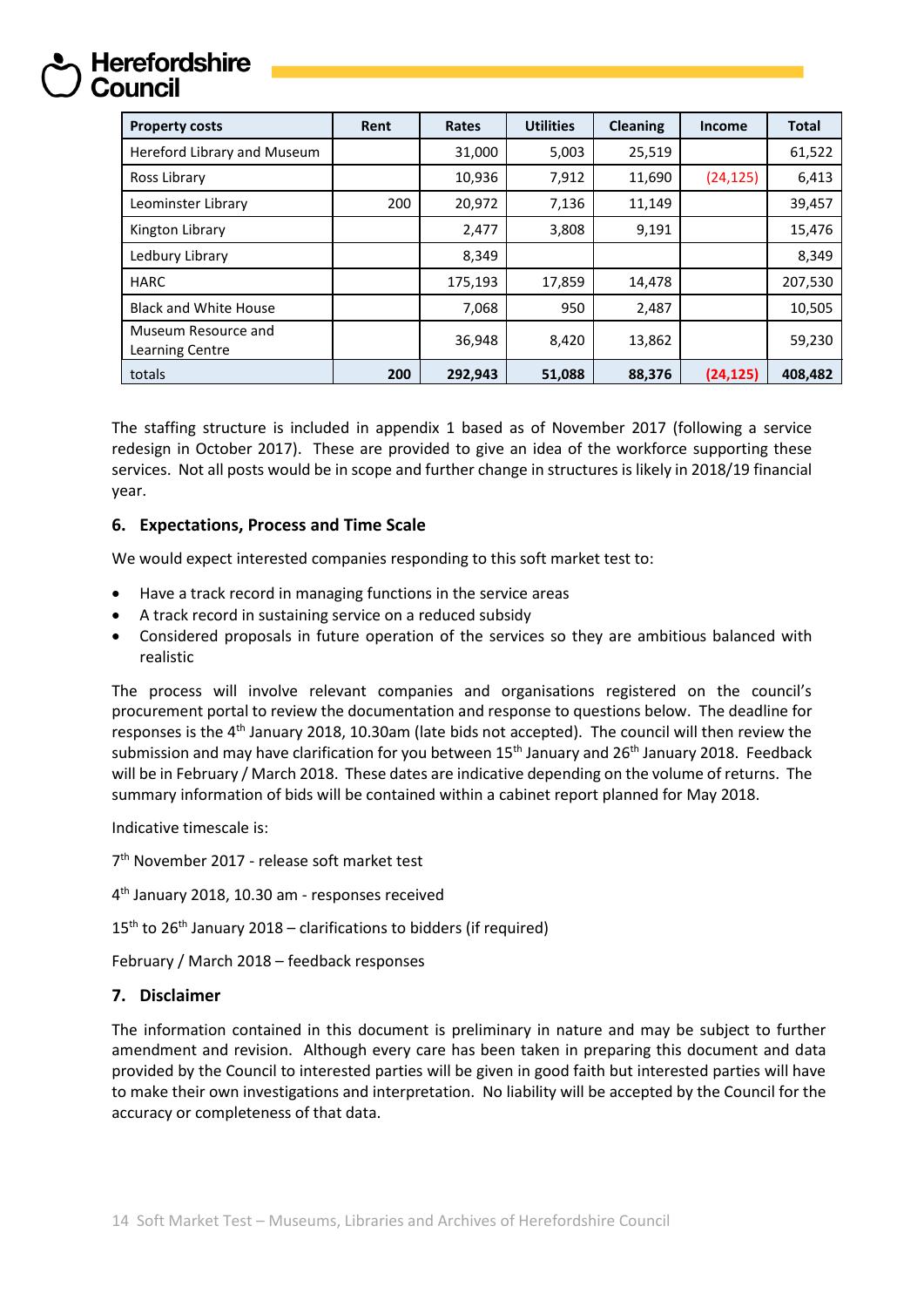Nothing in this document is, or should be relied on, as a promise or representation as to the future. The Council reserve the right to change the procedure for the project or any of the proposals or information in relation to the project.

No expense in responding to this soft market testing will be reimbursed by the Council.

The council recognises that submission may be submitted in commercial confidence, but for suppliers to be mindful the council is bound by the Freedom of Information Act 2000.

## **Questionnaire**

Please complete the below questionnaire and return your response via the e-tendering portal by 4<sup>th</sup> January 2018.

## **1. Profile of your company**

Contact details

| Company                   |  |
|---------------------------|--|
| Contact name              |  |
| Email address             |  |
| Telephone number of       |  |
| contact                   |  |
| Web address               |  |
| Registered address        |  |
| Company or charity number |  |

Status of your company / organisation (please click on box to indicate):

| Limited company |        | Charity                | Community interest |
|-----------------|--------|------------------------|--------------------|
|                 |        |                        | company            |
| Local authority |        | Town or parish council | Health authority   |
| Staff mutual    | Other: |                        |                    |

Profile of the company – background, current portfolio of services, activity, assets and market sector.

Up to 300 words

## **2. The Services**

2.1 What is your area of interest in submitting the soft market test? Please mark all that is relevant.

| Museum sites            | Libraries sites           | <b>HARC</b> site               |
|-------------------------|---------------------------|--------------------------------|
| Archive service         | County library service    | Museum care and<br>collections |
| Schools library service | Library Delivered Service |                                |

15 Soft Market Test – Museums, Libraries and Archives of Herefordshire Council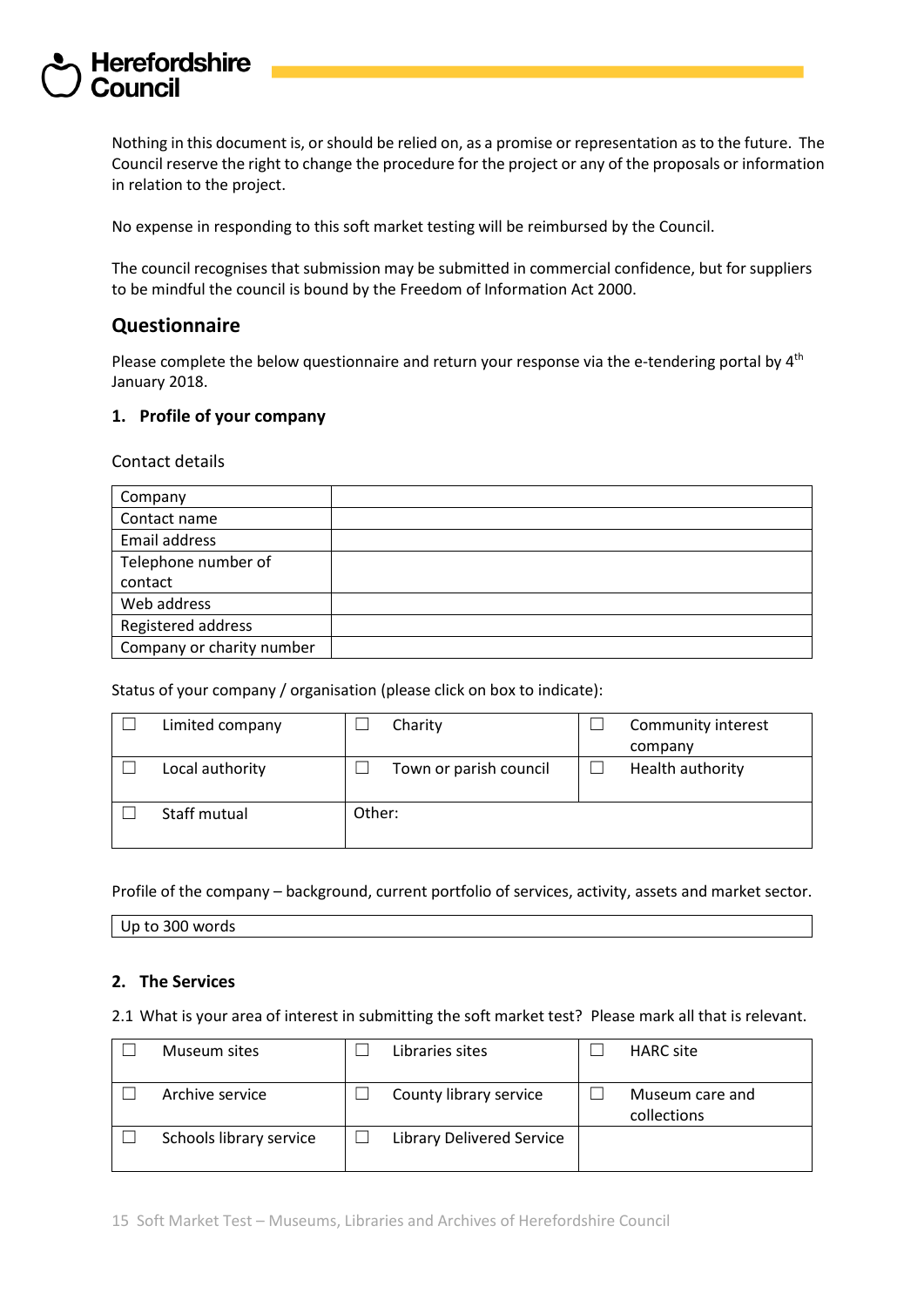2.2 If museum sites which one? (please mark all relevant)

 $\Box$  Black and White House Museum  $\Box$  Hereford Museum and Art Gallery

2.3 If libraries which ones? Please mark all relevant.

| Hereford | Ross    | Leominster |
|----------|---------|------------|
| ∟edbury  | Kington |            |

2.4 What is your reason for choosing these sites and services e.g. combined set of services creates economy of scale; specialism in that particular area; links to site, opportunity to create an income?

| Up to 300 words |
|-----------------|
|-----------------|

2.5 What is your track record in running these services? We would expect experience in running all or elements of the services and demonstration of transferable skills / experience.

#### Up to 300 words

2.6 Outline your track record in transforming and developing services in this and/or the wider culture / leisure arena.

| Up to 300 words |  |  |
|-----------------|--|--|

### **3. Future Model**

3.1 How would you see these services integrating into your business model?

Up to 300 words

3.2 Describe your approach in operating the services in the future to maintain their level of service?

| $'$ Jp to 300 $\sqrt$<br>مامين مرين<br>J words<br>— U ⊾ |  |  |
|---------------------------------------------------------|--|--|
|                                                         |  |  |

3.3 How would the services be financed with the aspiration of zero subsidy, including outlining how the services could be developed to maximise commercial opportunities including income with like example or examples where you are done this before?

Up to 300 words

3.4 How would any new model attract new audiences and create wider benefits for the Herefordshire community?

Up to 300 words

3.5 How would the future model protect the duties and obligations of the authority regarding museums, libraries and archives?

Up to 300 words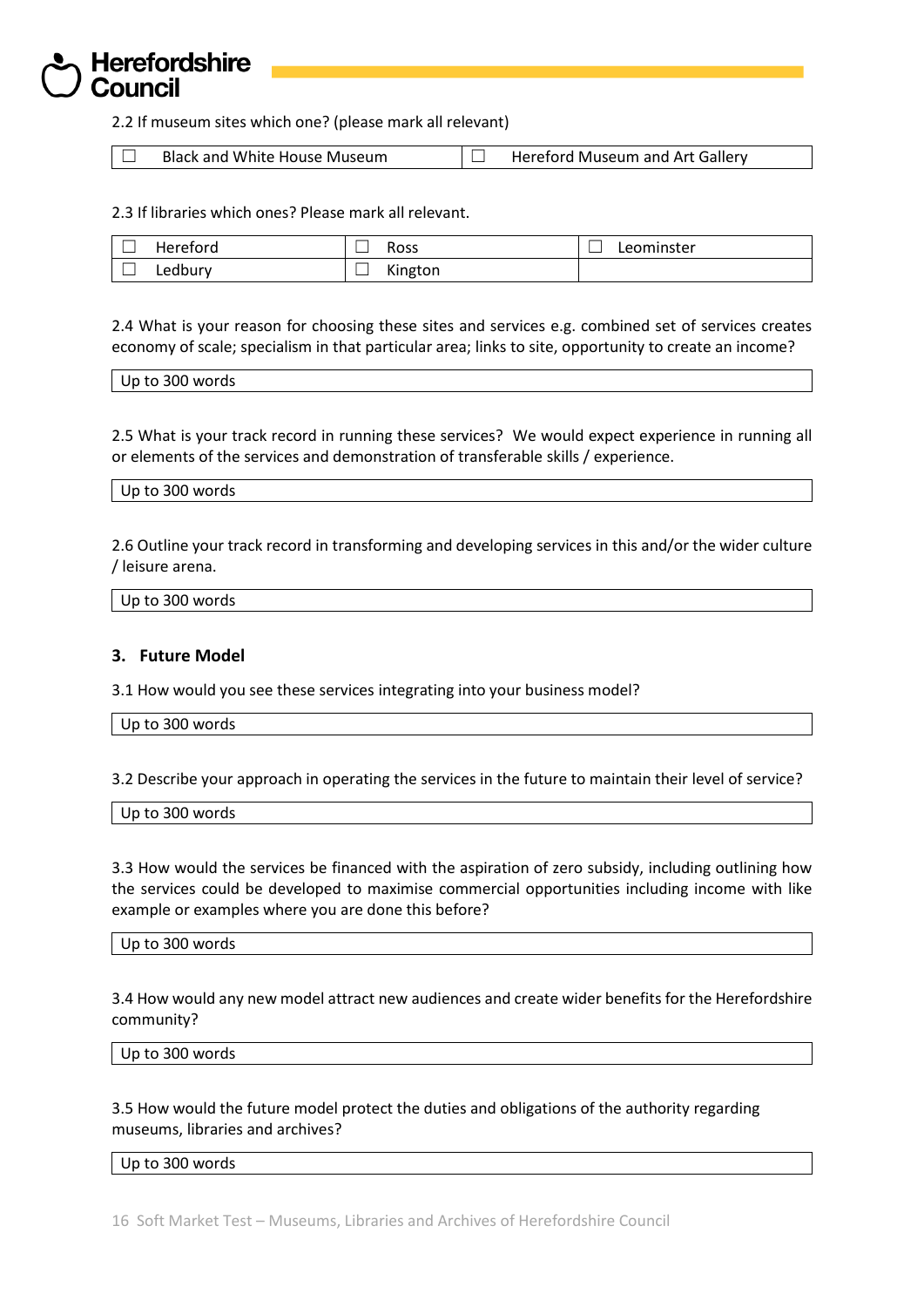3.6 How would the services going forward meet the corporate plan objectives of the local authority?

Enable residents to live safe, healthy and independent lives - up to 100 words Keep children and young people safe and give them a great start in life - up to 100 words

Support the growth of our economy - up to 100 words

Secure better services, quality of life and value for money - up to 100 words

## **4. Assets, sites and staff (if not relevant please state n/a in the response box).**

4.1 What would be expected regarding management of the collections assets e.g. archives and objectives with the associated duty on the authority to care for?

Up to 300 words

4.2 What would be the expectation over the management of the sites e.g. asset transfer, leased, continued management of the local authority, other?

Up to 300 words

4.3 What would be the expectation regarding staffing arrangements?

Up to 300 words

### **5. What would success look like?**

5.1 What is your vision for these services for the next 10-15 years?

Up to 500 words

### **6. Procurement**

6.1 Which services would you be interested in tendering for directly (as the sole supplier)?

Up to 50 words

6.2 Would you consider partnering with other organisations to deliver these services? If so, which services would you be interested in tendering for as a partner or sub-contractor with another organisation?

Up to 50 words

6.3 Please advise what types of pricing models you have found work particularly well under previous contracts for these services?

Up to 100 words

6.4 Please advise how long you would ideally require for implementation of each service area from the point of contract award?